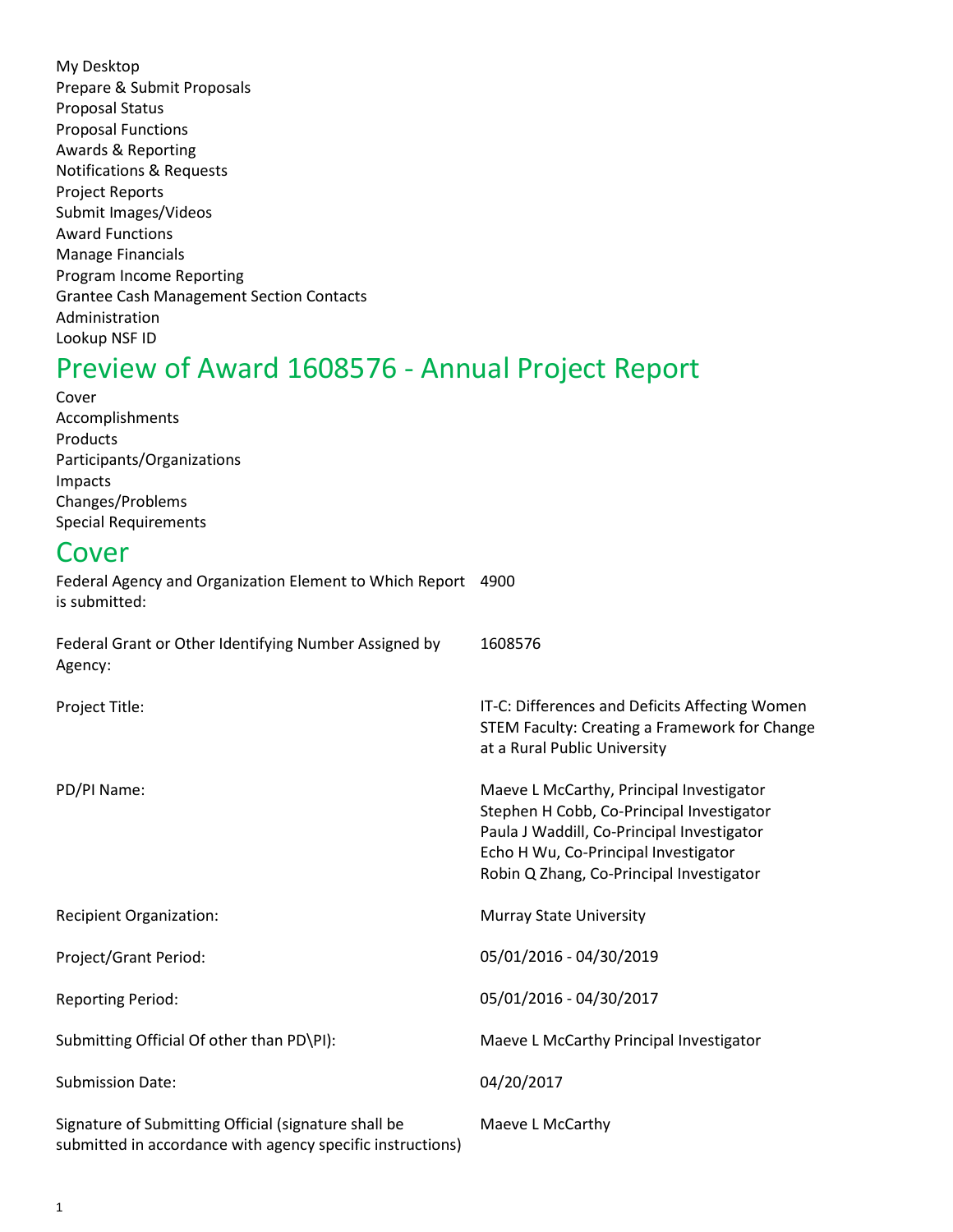# Accomplishments

## **\* What are the major goals of the project?**

Many factors related to the underrepresentation of women in STEM disciplines can be conceptualized as falling into two primary categories: deficit and difference factors. Deficit factors are structural obstacles and mechanisms in the workplace that lead to both formal and informal exclusion of female faculty. Difference factors are characteristics internal to the individual that lead to gender disparities, including differences in men's and women's goals, outlook, and behavior. We hypothesize that deficit and difference factors manifest differently at a rural public institution. The major goal of the project is to evaluate this hypothesis, and to put into action and create a framework for positive changes. We will (a) review existing policies and data to determine if changes to them can positively impact women in STEM; (b) collect new data through surveys and interviews; (c) conduct site-visits to other ADVANCE institutions (University of Western Washington, University of New Hampshire and University of West Florida); and (d) invite nationally recognized external speakers to campus to inform and educate our administration and our entire campus community. Building upon this project and several significant recent change agents including the new MSU Strategic Initiatives Plan and its implementation and the commitment of our new president, MSU is the institution that can be a strong model for change in the status of women in STEM at rural regional universities.

## **\* What was accomplished under these goals (you must provide information for at least one of the 4 categories below)?**

| Major Activities:           | Major Activity #1: Identify the pattern of representation at Murray State in STEM<br>disciplines. This involves working with Human Resources, Institutional Research and<br>Office of Institutional Diversity, Equity and Access.                                                                                    |  |  |
|-----------------------------|----------------------------------------------------------------------------------------------------------------------------------------------------------------------------------------------------------------------------------------------------------------------------------------------------------------------|--|--|
|                             | Major Activity #2.: Learn about other policies and programs. This primarily involved<br>working with the ADVANCE community external to Murray State.                                                                                                                                                                 |  |  |
|                             | Major Activity #3: Sustainable Mentoring Program.                                                                                                                                                                                                                                                                    |  |  |
|                             | External Evaluator Visit: Susan Wiediger, SIU Edwardsville conducted a formative<br>external evaluation in September. Details are in the Products section.                                                                                                                                                           |  |  |
| <b>Specific Objectives:</b> | Major Activity #1-Objective 1: Policy & Program Review. Policy review was conducted<br>this year by co-Pl Robin Zhang.                                                                                                                                                                                               |  |  |
|                             | Major Activity #1-Objective 2: Analysis of Existing Data. This analysis was conducted by<br>Pl Maeve McCarthy.                                                                                                                                                                                                       |  |  |
|                             | Major Activity #1-Objective 3: Interviews. Interviews of male and female STEM faculty at<br>all ranks were conducted by co-PI Echo Wu.                                                                                                                                                                               |  |  |
|                             | Major Activity #1-Objective 4: Survey. The climate survey was designed by co-Pl Paula<br>Waddill and implemented by the Cornell Survey Research Institute.                                                                                                                                                           |  |  |
|                             | Major Activity #2. - Objective 1: Site Visits. Paula Waddill and Maeve McCarthy visited<br>University of West Florida.                                                                                                                                                                                               |  |  |
|                             | Major Activity #2. - Objective 2: Workshops. Joan Herbers (Ohio State) and Lydia Villa-<br>Komaroff each presented ADVANCE Seminars to the MSU community. They also<br>conducted workshops for small groups of STEM women.<br>Major Activity #2. - Objective 3. Meetings at MSU. The ADVANCE Internal Advisory Board |  |  |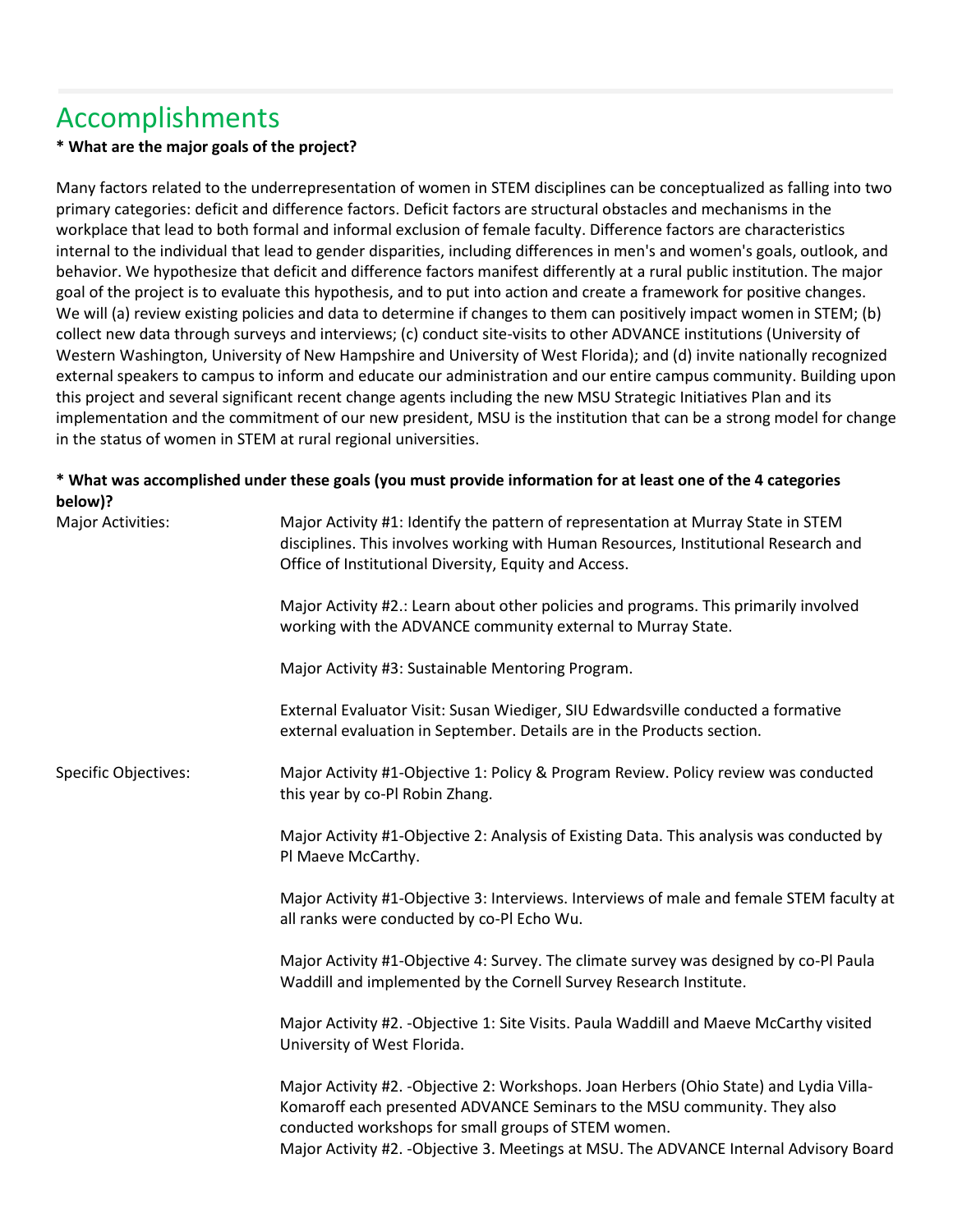and External Advisory Board were created [MM1] .

Major Activity #3 -Objective 1 & 2. Peer-mentoring circles were created and assessed.

[MM1]Membership?

Significant Results: Major Activity #1-Objective 1: Policy & Program Review. Dr. Zhang presented results to the Internal Advisory Board, including a review of a previous campus climate survey conducted by the President's Commission on Diversity & Inclusion, a comparison of our policies using the AIM Work-Life Policy Matrix and an analysis of our approach to job advertisements. This led to the development of a new recruiting website.

> Major Activity #1-Objective 2: Analysis of Existing Data. Dr. McCarthy presented results to the Internal Advisory Board, including a breakdown of our gender distribution by college, rank and STEM vs. non-STEM. She also presented analysis of search data which demonstrated that the number of qualified women applicants was low in STEM fields. This led to discussion of how we could improve this and the recruiting website is due to this discussion.

> Major Activity #1 - Objective 3: Interviews. Dr. Wu interviewed 22 faculty with a view to identifying themes that could guide our question development for the climate survey. Although the interviews were informative, no new themes were identified for the climate survey from the interviews. Dr. Wu has presented this work at the 9th annual conference of Understanding Interventions in March 2017.

> Major Activity #1 - Objective 4: Survey. Dr. Waddill designed a survey that included questions from other ADVANCE institutions as well as new items with a view to allowing future comparisons with non-rural as well as rural institutions. The survey was available February 15-March 17 to 519 full-time faculty. There were 315 completed responses (61%) and 58 partial surveys (11%). Preliminary summary data is attached. The analysis of the survey will be conducted over the next year.

Major Activity #2. - Objective 1: Site Visits. University of West Florida is finishing a PAID award. We learned about their climate surveys, workshops, mentoring lunches and other activities. We spent a considerable amount of time discussing how to institutionalize ADVANCE at regional comprehensive universities like UWF and MSU.

Major Activity #2. - Objective 2: Workshops. See Objectives.

Major Activity #2. - Objective 3. Meetings at MSU. The ADVANCE Pl team met once or twice a month to discuss our goals and how we were working to achieve them. The ADVANCE Internal Advisory Board met four times during the project year. Co-Pl Steve Cobb played an integral role here as the Dean of the Jones College of Science, Engineering and Technology and a formal member of the Internal Advisory Board. From his dual-position, he was able to advocate for our project in an effective manner. The External Advisory Board met twice via Google Hangouts.

Major Activity #3 - Objective 1 & 2. Peer-mentoring circles based on those that have been carried out at Ohio State University and North Carolina State University were created. Three facilitators were recruited: Barbara Cobb, Terry Derting and Claire Fuller. They received training from Christine Grant (NCSU). Three circles were created with 7-8 women faculty in the sciences at all ranks from a variety of departments. Faculty were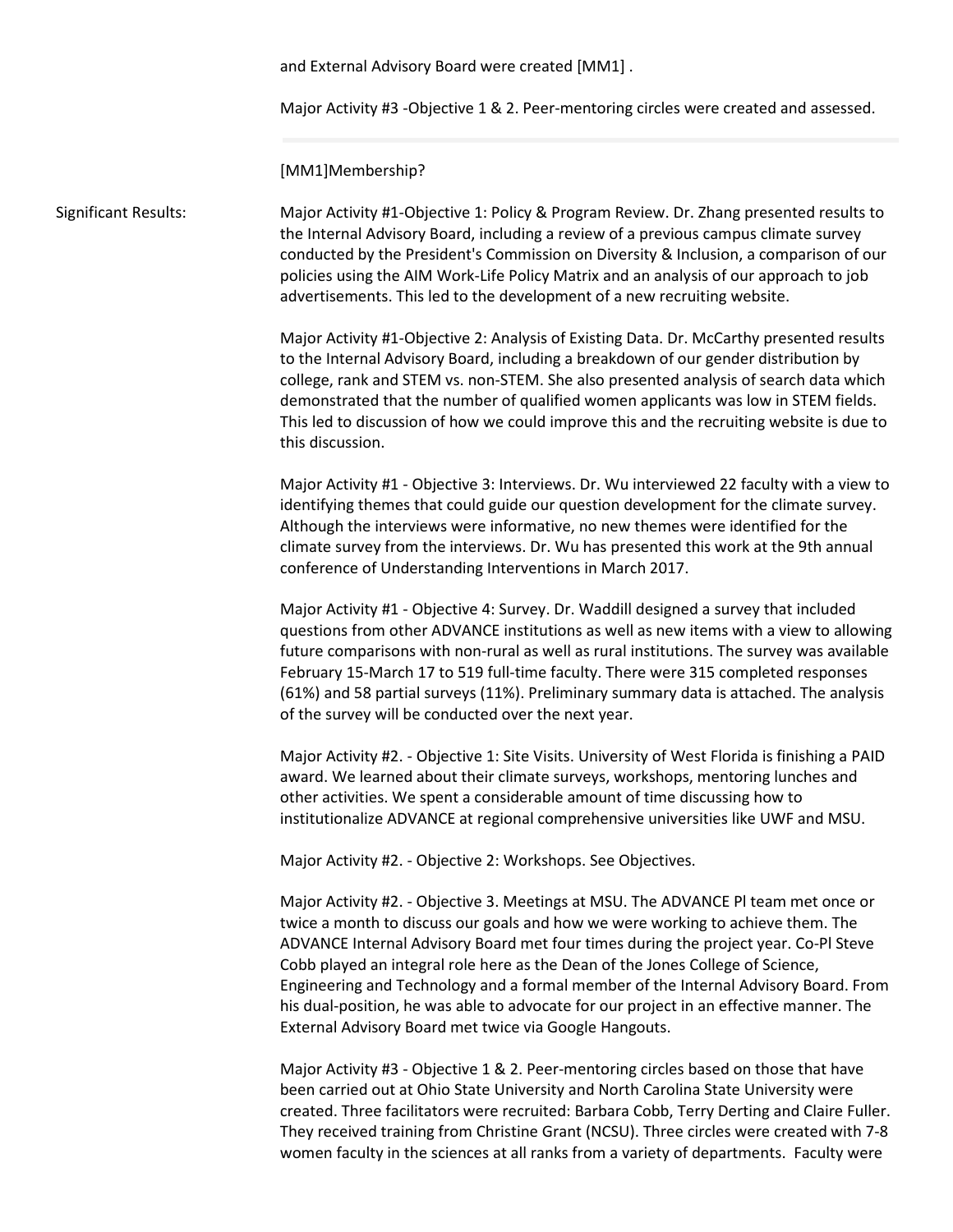not placed in circles with facilitators from their department. The circles met 10 times and were evaluated using a survey and open discussion. We expect to present a poster at the 2017 ADVANCE conference on this subject.

#### Key outcomes or other achievements:

### **\*What opportunities for training and professional development has the project provided?**

The workshops and mentoring circles have provided professional development for women in STEM at Murray State.

#### **\*How have the results been disseminated to communities of interest?**

An oral presentation was given at the Understanding Interventions conference in San Antonio, TX. Two poster presentations were given at the Sigma Xi conference and the Leadership Launch women's program, both at Murray State.

#### **\*What do you plan to do during the next reporting period to accomplish the goals?**

We plan to continue policy review. We will update the data from Institutional Research. We hope to write a paper regarding the survey interviews. We will analyze the data from the climate survey with a view to making recommendations in the fall to the Internal Advisory Board. We will conduct a site-visit to University of Western Washington, a rural regional comprehensive that received a CATALYST award a number of years ago. We will continue the seminars and workshops by inviting two speakers to campus next year. Regular meetings of the ADVANCE Pl team, the Internal Advisory Board and the External Advisory Board will continue. The peer-mentoring circles will continue again next year.

| <b>Filename</b>                                                                               | <b>Description</b>                                                                                                                                                                                                                     | <b>Uploaded</b><br>By | <b>Uploaded On</b> |
|-----------------------------------------------------------------------------------------------|----------------------------------------------------------------------------------------------------------------------------------------------------------------------------------------------------------------------------------------|-----------------------|--------------------|
| Female Percentages 2013-15.pdf                                                                | Percentages of female STEM faculty at MSU based<br>on data from Institutional Research.<br>Presented to Internal Advisory Board 9/2016.                                                                                                | Maeve<br>McCarthy     | 04/1312017         |
| ADVANCE_PolicyReview11_15_201<br>6.pdf                                                        | Review of policies at Murray State, benchmark<br>institutions, comparable universities and ADVANCE<br>institutions. Conducted by Robin Zhang based on<br>AIM Work-Life Policy matrix. Presented to Internal<br>Advisory Board 11/2016. | Maeve<br>McCarthy     | 04/14/2017         |
| Search Data 2013-15.pdf                                                                       | Search data for STEM faculty at MSU based on data Maeve<br>from the Office of Institutional Diversity, equity<br>and Access. Presented to Internal Advisory Board<br>1/2017.                                                           | McCarthy              | 04/14/2017         |
| <b>ADVANCE Faculty Survey - initial</b><br>Advisory Board presentation<br>handout 3-28-17.pdf | Preliminary data from the climate survey.<br>Presented to Internal Advisory Board 3/2017.                                                                                                                                              | Maeve<br>McCarthy     | 04/14/2017         |

#### **Supporting Files**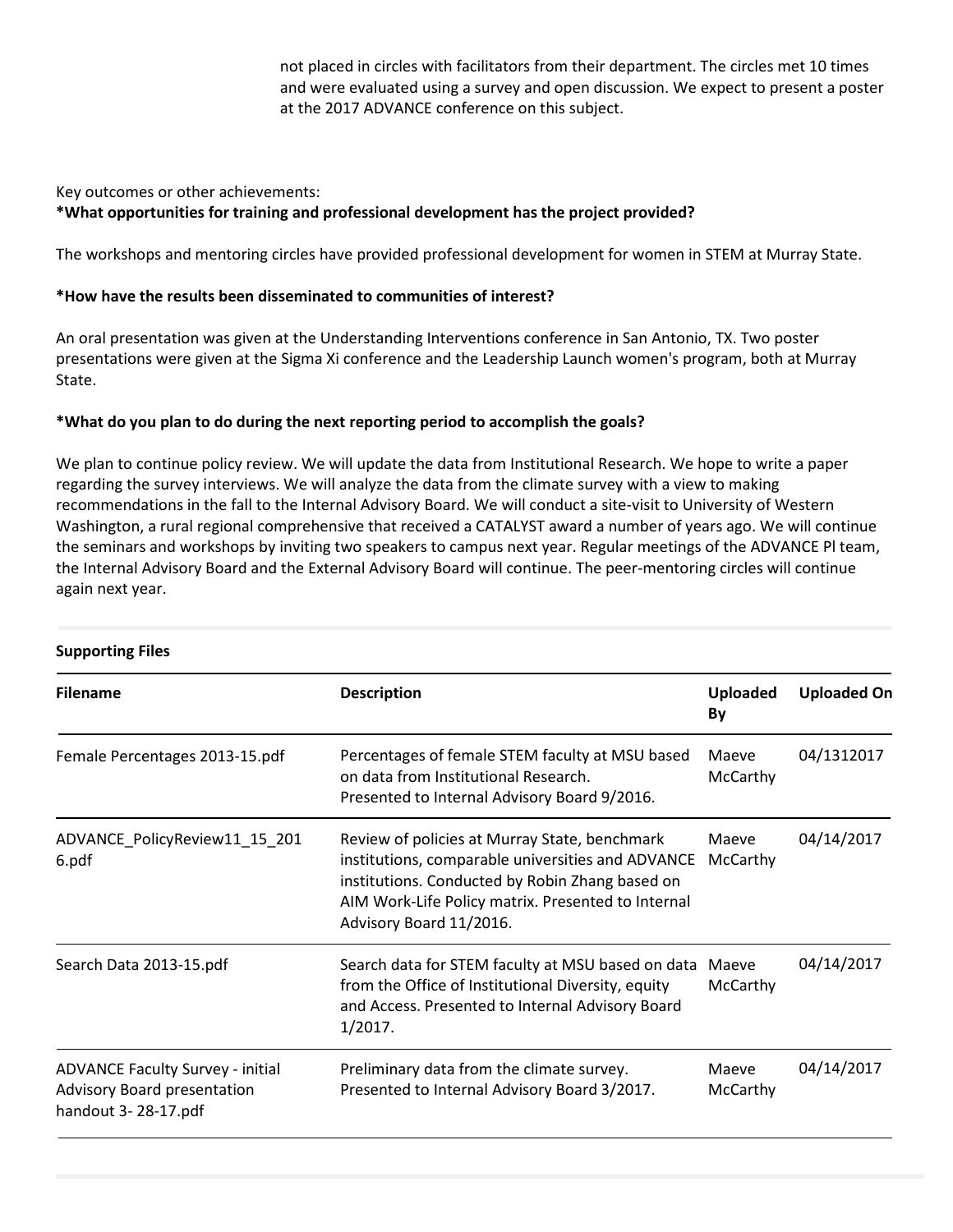# **Products**

#### **Books**

**Book Chapters** 

### **Inventions**

#### **Journals or Juried Conference Papers**

Wu, E. H., Waddill, P., McCarthy, M., Zhang, R. Q., & Cobb, S. (2017). Perceptions on recruitment and retention of faculty in a rural institution: Initial findings from an NSF ADVANCE project on STEM women. 9th Conference on Understanding Interventions that Broaden Participation in Science Careers. Status = PUBLISHED; Acknowledgment of Federal Support = Yes, Peer Reviewed = Yes; OTHER: http://www.understanding-interventions.org/

#### **Licenses**

### **Other Conference Presentations I Papers**

Maeve McCarthy, Paula Waddill, Echo Wu, Robin Zhang and Steve Cobb (2017). Murray State University ADVANCE. Leadership Launch. Murray, KY. Status = PUBLISHED; Acknowledgement of Federal Support = Yes

Maeve McCarthy, Paula Waddill, Echo Wu, Robin Zhang and Steve Cobb (2017). Murray State University ADVANCE. Murray State - UT Martin Sigma Xi Research Symposium. Murray, KY. Status = PUBLISHED; Acknowledgement of Federal Support

= Yes

#### **Other Products**

*Evaluation Instruments.*

Susan Wiediger, Southern Illinois University Edwardsville visited in September 2016 to conduct a formative external evaluation. It is available on our website www.murraystate .edu/advance

#### **Other Publications**

**Patents**

**Technologies or Techniques**

**Thesis/Dissertations**

#### **Websites** *MSU ADVANCE*

http://www.murraystate.edu/advance

Provides information about the activities of the Murray State ADVANCE project

#### **Supporting Files**

| <b>Filename</b>                         | <b>Description</b>                   | Uploaded By | Uploaded On |
|-----------------------------------------|--------------------------------------|-------------|-------------|
| MSU Advance evaluationreport Fall2016.p | Evaluation Report by Susan Wiediger, | Maeve       | 04/13/2017  |
| df                                      | SIU Edwardsville                     | McCarthy    |             |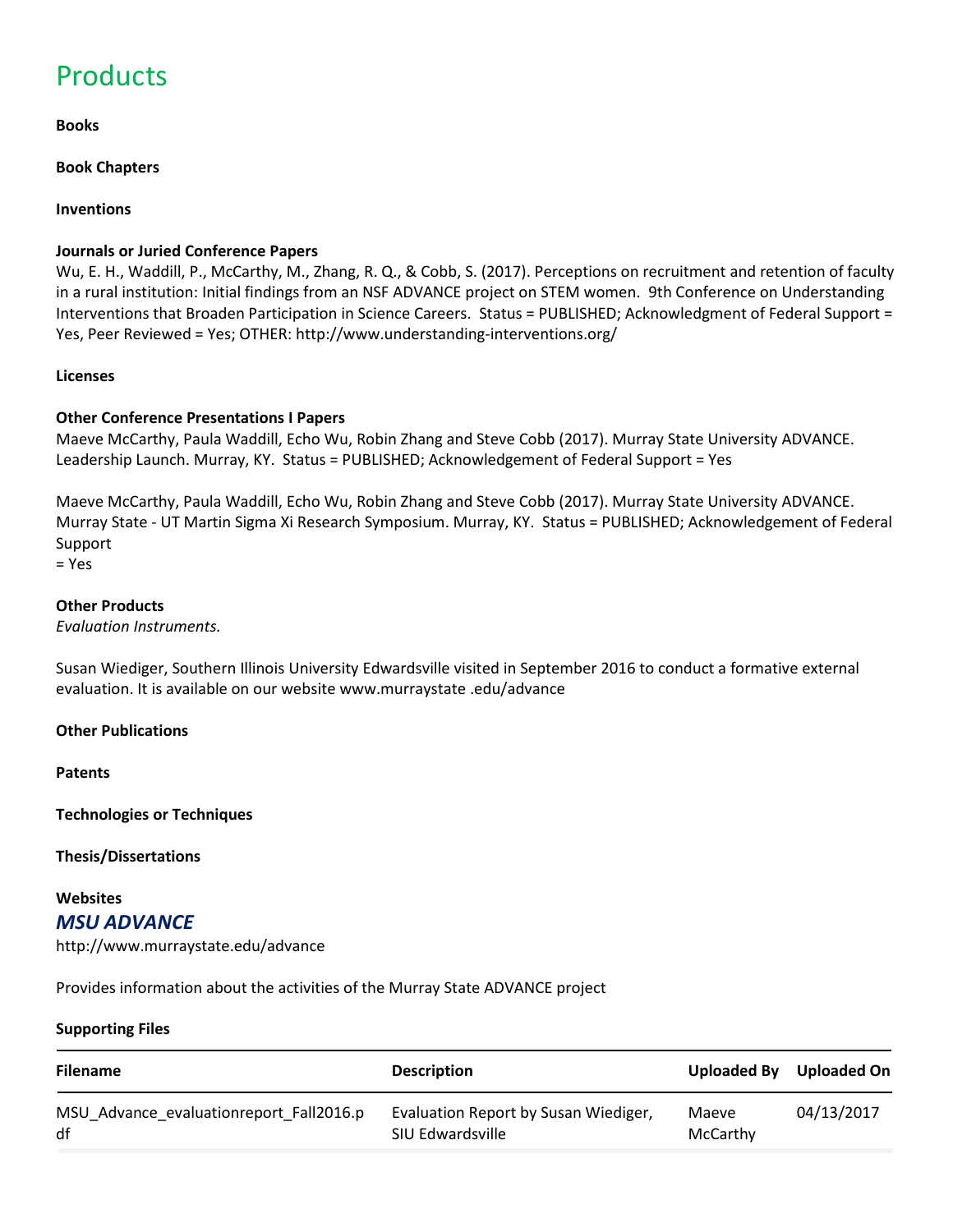# Participants/Organizations

#### What individuals have worked on the project?

| <b>Name</b>     | <b>Most Senior Project Role</b> | <b>Nearest Person Month Worked</b> |
|-----------------|---------------------------------|------------------------------------|
| McCarthy, Maeve | PD/Pl                           | 4                                  |
| Cobb, Stephen   | Co PD/Pl                        | 0                                  |
| Waddill, Paula  | Co PD/Pl                        | 1                                  |
| Wu, Echo        | Co PD/Pl                        | 1                                  |
| Zhang, Robin    | Co PD/Pl                        | $\overline{2}$                     |
| Cobb, Barbara   | Faculty                         | 1                                  |
| Derting, Terry  | Faculty                         | 1                                  |
| Fuller, Claire  | Faculty                         | 1                                  |

Full details of individuals who have worked on the project:

#### **Maeve L McCarthy**

**Email:** mmccarthy@munaystate.edu **Most Senior Project Role:** PD/Pl **Nearest Person Month Worked:** 4

**Contribution to the Project:** Dr. McCarthy serves as Pl for the project, coordinating all aspects of the program including setting the agenda for and leading the team meetings, Internal Advisory Board meetings, and External Advisory Board meetings. She has planned and hosted the evaluator visit and two speaker visits. The speakers conducted both seminars and workshops which Dr. McCarthy coordinated. She recruited facilitators and participants for the Mentoring Circles program and did much of its preliminary administration. She participated in a site visit to University of West Florida. She works with Accounting, Dining Services, and Tech Support to ensure the grant project is administratively supported by Murray State. She conducted much of the analysis of data provided by Institutional Research to determine gender patterns amongst the STEM & SBES faculty. She conducted further analysis on data from the Office of Institutional Diversity, Equity and Access to determine gender patterns in STEM & SBES search pools. She has presented reports to the Internal Advisory Board at every meeting and has presented two posters on MSU ADVANCE this year. She worked with Dr. Waddill and the other team members on the development and testing of the survey implemented by Cornell Survey Research Institute. It was largely due to the publicity that she generated for the survey that the participation rate was so high.

**Funding Support:** None **International Collaboration:** No **International Travel:** No

**Stephen H Cobb Email:** scobb@murraystate.edu **Most Senior Project Role:** Co PD/Pl **Nearest Person Month Worked:** 0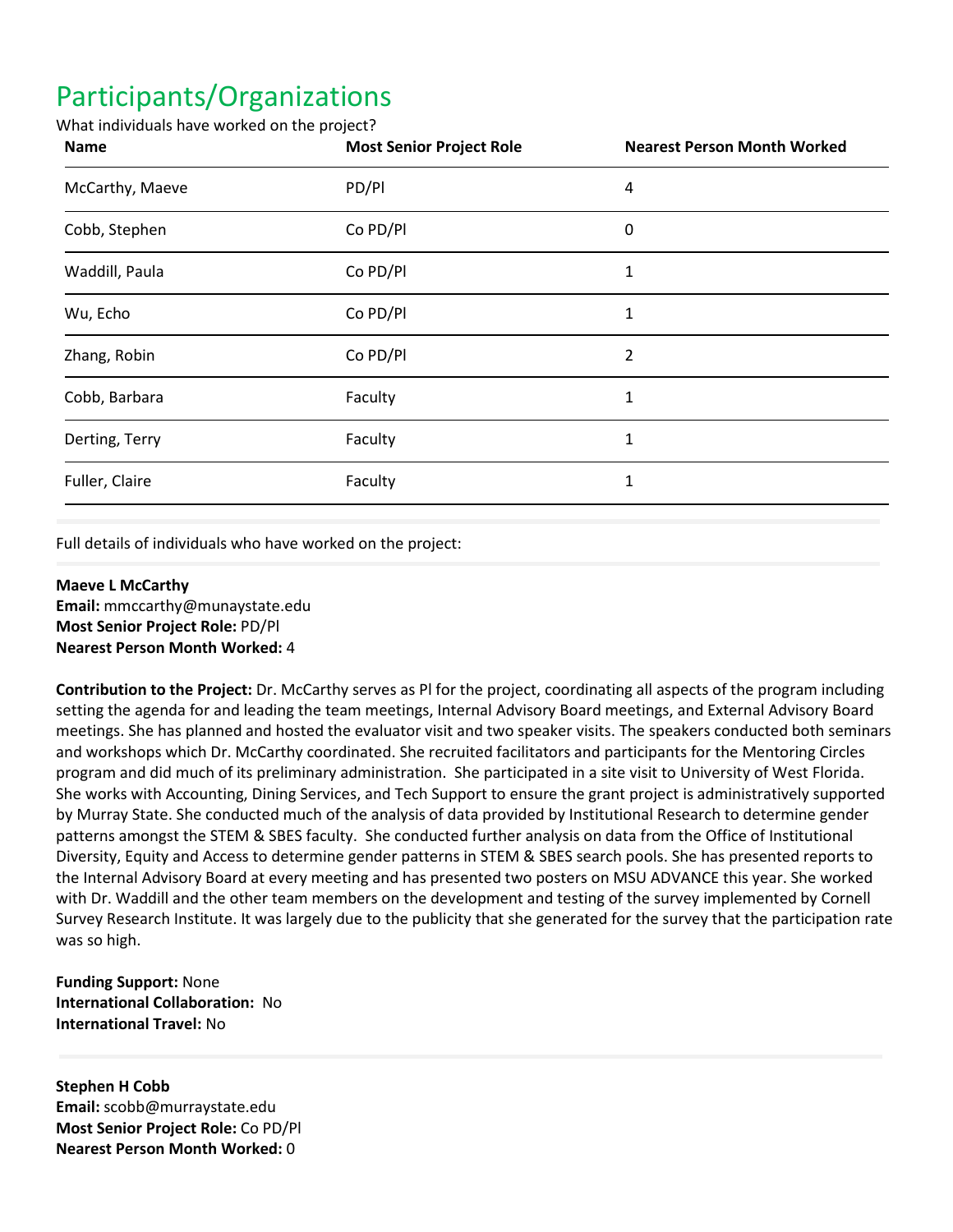**Contribution to the Project:** Dr. Cobb's contribution to the project includes participation in team planning meetings, membership on the campus ADVANCE Advisory Board, meeting external speakers who visit campus for workshops and presentations, and attendance at grant-sponsored campus presentations and events. As one of six academic deans on the MSU campus, Dr. Cobb is uniquely positioned to communicate the goals and plans of the ADVANCE project to multiple constituencies. These include the President, Provost, other academic deans and program directors, and campus support personnel. As dean of the Jones College of Science, Engineering and Technology, Dr. Cobb is well-positioned to serve as an advocate for the ADVANCE grant to faculty in the STEM disciplines, and is able to ensure broad exposure and communication of ADVANCE initiatives to those faculty most affected by ADVANCE considerations. As the project matures, Dr. Cobb will also be in a position to provide a broad campus overview of how particular recommendations might be received and implemented, and will serve as a liaison between the Pls and campus leadership on how best to realize long-lasting institutional improvements.

**Funding Support:** None **International Collaboration:** No **International Travel:** No

**Paula J Waddill Email:** pwaddill@murraystate.edu **Most Senior Project Role:** Co PD/Pl **Nearest Person Month Worked:** 1

**Contribution to the Project:** In addition to meeting regular1y with the grant team and the Advisory Board, Dr. Waddill participated in the Mentor Facilitator Training and the mentoring circle receptions. She was also responsible for developing the evaluation surveys to measure Circle participants' satisfaction with the mentoring activities. She also met with the program evaluator and participated in a site visit to the University of West Florida to discuss our program, to learn about their program, and to gather information and insights that could be used to improve and facilitate our ADVANCE grant activities. Dr. Waddill had the primary responsibility for developing the university-wide faculty survey. These development activities included gathering and selecting items from existing surveys, writing new items, devising response criteria and metrics, organizing and formatting, editing, seeking and incorporating feedback, shepherding the survey and related materials (e.g., invitation and reminder email texts) through the Murray State IRB approval process, and coordinating survey administration with the Cornell Survey Research Institute. Once the survey period closed, she also assumed primary responsibility for data analysis and conducted a preliminary analysis of data related to sample characteristics.

**Funding Support:** None **International Collaboration:** No **International Travel:** No

**Echo H Wu Email:** ewu@murraystate. edu **Most Senior Project Role:** Co PD/Pl **Nearest Parson Month Worked:** 1

**Contribution to the Project:** Dr. Wu participated in regular team meetings, external evaluator meetings, Internal Advisory Board meetings, mentoring training, and hosted the external evaluator and the external speakers. Dr. Wu conducted the preliminary interviews of faculty, designing questions and consent forms. She received IRB approval for the interviews. Dr. Wu contacted over 60 faculty members through emails, and consequently conducted 22 personal interviews. Each interview was 50-70 minutes in length. She analyzed the interview transcripts, and shared the results with the team. In March 2017, Dr. Wu presented at San Antonio, TX, during the 9th Understanding Intervention annual conference, representing the team to share our research with colleagues from other institutions, and learned a great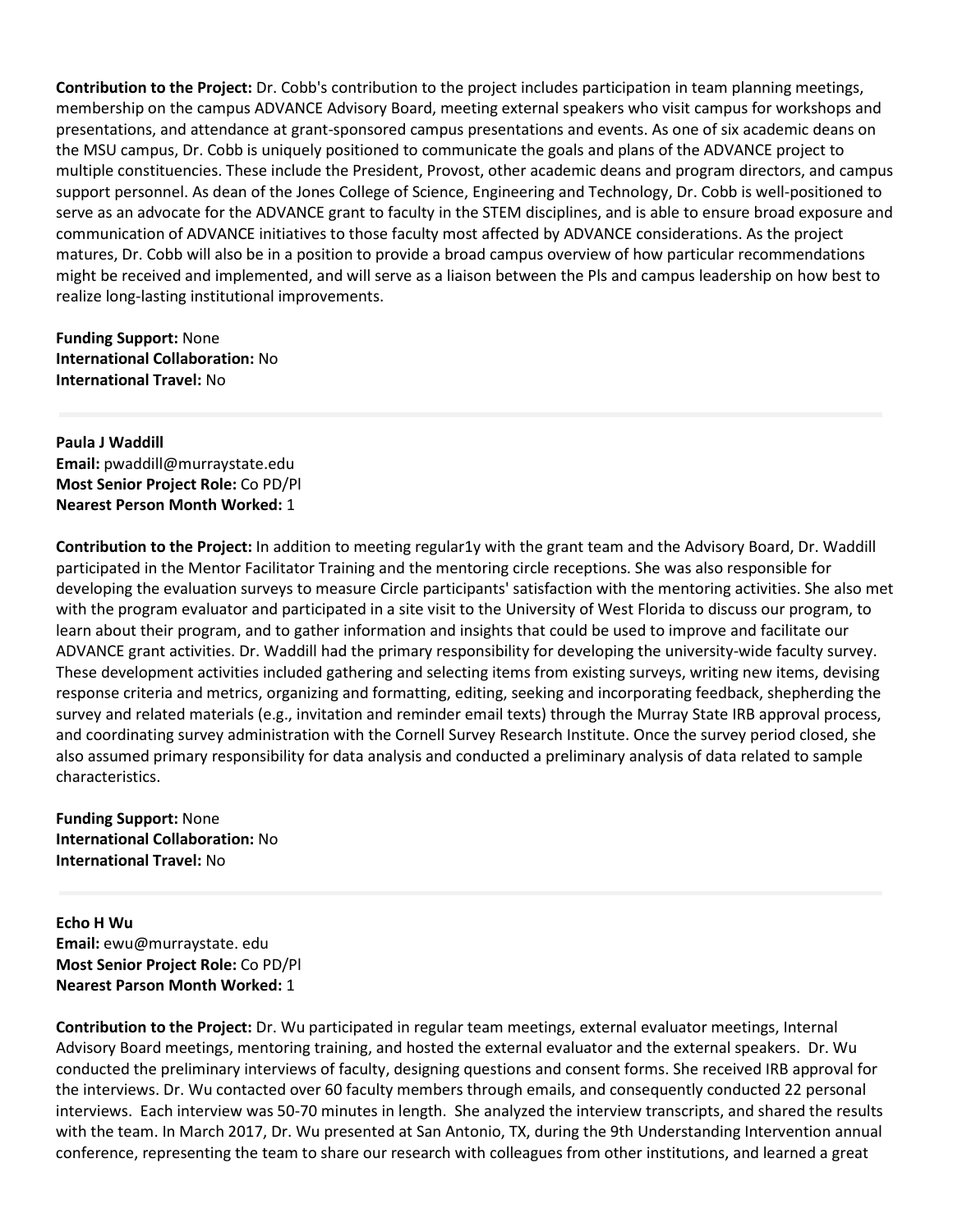deal about other NSF and NIH project. Dr. Wu is currently working on a research paper to report the interview project.

**Funding Support:** None **International Collaboration:** No **International Travel:** No

#### **Robin Q Zhang Email:** qzhang@murraystate.edu **Most Senior Project Role:** Co PD/Pl **Nearest Person Month Worked:** 2

**Contribution to the Project:** Dr. Zhang led the policy review component of the project as pertain to Objective #1. Policies and programs related to work-life, tenure and promotion, professional and leadership development, and faculty recruitment was reviewed. The review included 23 ADVANCE institutions, Murray State, and 32 institutions identified as our benchmark institutions or similar to Murray State in some aspect. The results of the review identified several policies we could work on. Dr. Zhang participated in team meetings, Internal Advisory Board meetings, mentoring training and hosting external speakers. She reviewed and commented on campus climate survey questions. She also represented the team at the NSF meeting for ADVANCE grantees, received information on NSF expectations and team obligations, and learned from other ADVANCE institutions.

**Funding Support:** None **International Collaboration:** No **International Travel:** No

### **Barbara Cobb Email:** bcobb@murraystate.edu **Most Senior Project Role:** Faculty **Nearest Person Month Worked:** 1

**Contribution to the Project:** As the facilitator for one of the mentoring circles, Dr. Cobb participated in training and decision-making in designing and scheduling the mentoring sessions. She prepared notes and questions for each session, and, when appropriate, provided information those members needed or requested, including campus data on issues related to women and literature related to topics discussed. She led discussions at each session, ensuring that all circle members felt comfortable participating, their voices were heard and ideas shared. Dr. Cobb made sure that participants addressed each topic and stayed on topic as much as possible. At the same time, she encouraged circle members to raise questions or concerns on any topic of importance to them and made decisions about the best time for addressing those concerns. She encouraged more senior faculty to share their experiences and suggestions with more junior faculty. She informed the circle members of any on-campus speakers or other events that were related to women's issues or issues raised in our meetings, while also raising awareness of changes that have occurred on-campus that result in new issues for incoming faculty that we then explore. Dr. Cobb provided support and contacts for circle members as needed and appropriate.

**Funding Support:** None **International Collaboration:** No **International Travel:** No

**Terry Derting Email:** tderting@murraystate.edu **Most Senior Project Role:** Faculty **Nearest Person Month Worked:** 1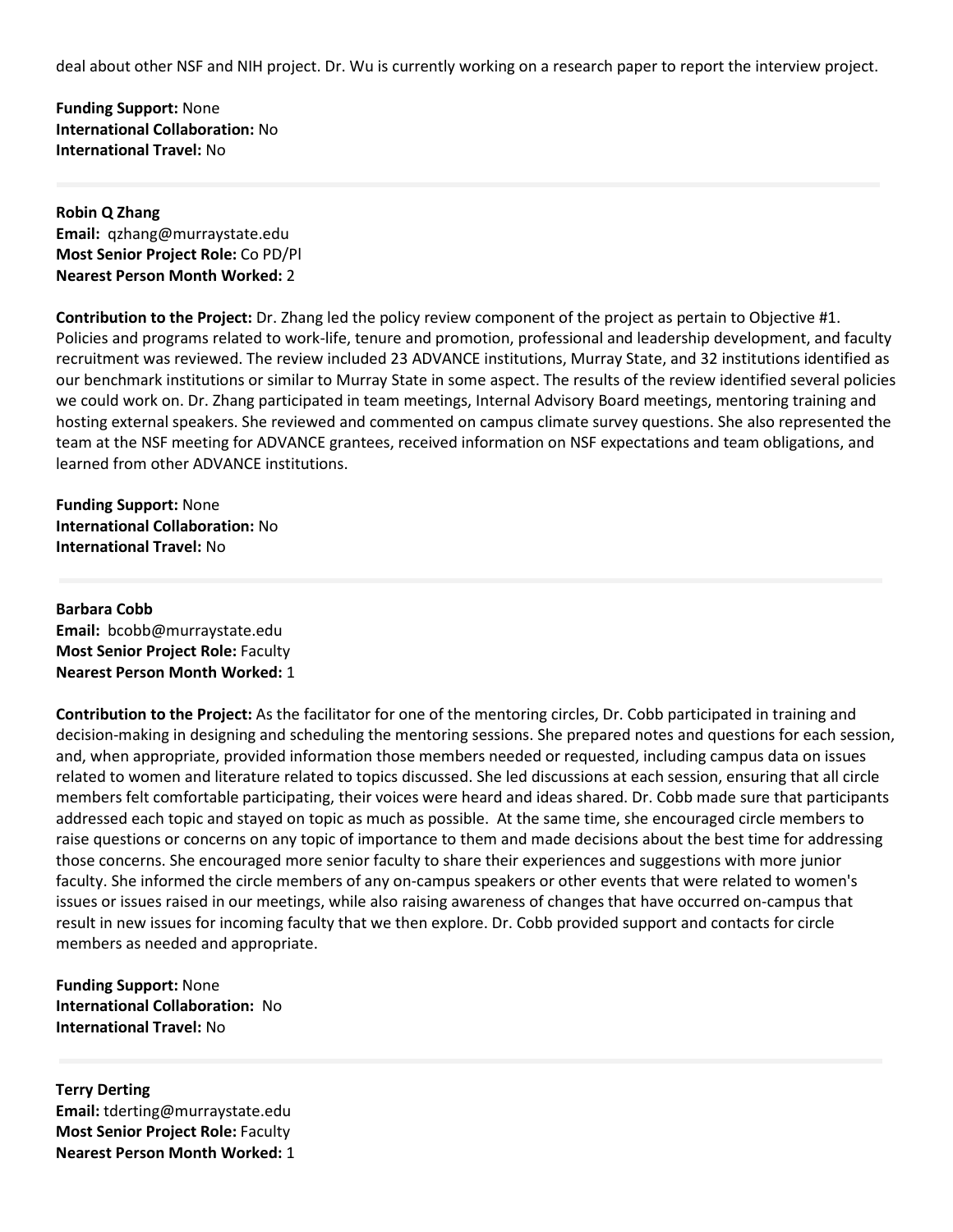**Contribution to the Project:** As the facilitator for one of the mentoring circles, Dr. Derting participated in training and decision-making in designing and scheduling the mentoring sessions. She prepared notes and questions for each session, and, when appropriate, provided information those members needed or requested, including campus data on issues related to women and literature related to topics discussed. She led discussions at each session, ensuring that all circle members felt comfortable participating, their voices were heard and ideas shared. Dr. Derting made sure that participants addressed each topic and stayed on topic as much as possible. At the same time, she encouraged circle members to raise questions or concerns on any topic of importance to them and made decisions about the best time for addressing those concerns. She encouraged more senior faculty to share their experiences and suggestions with more junior faculty. She informed the circle members of any on-campus speakers or other events that were related to women's issues or issues raised in our meetings, while also raising awareness of changes that have occurred on-campus that result in new issues for incoming faculty that we then explore. Dr. Derting provided support and contacts for circle members as needed and appropriate.

**Funding Support:** None **International Collaboration:** No **International Travel:** No

**Claire Fuller Email:** cfuller@murraystate.edu **Most Senior Project Role:** Faculty **Nearest Person Month Worked:** 1

**Contribution to the Project:** As the facilitator for one of the mentoring circles, Dr. Fuller participated in training and decision-making in designing and scheduling the mentoring sessions. She prepared notes and questions for each session, and, when appropriate, provided information those members needed or requested, including campus data on issues related to women and literature related to topics discussed. She led discussions at each session, ensuring that all circle members felt comfortable participating, their voices were heard and ideas shared. Dr. Fuller made sure that participants addressed each topic and stayed on topic as much as possible. At the same time, she encouraged circle members to raise questions or concerns on any topic of importance to them and made decisions about the best time for addressing those concerns. She encouraged more senior faculty to share their experiences and suggestions with more junior faculty. She informed the circle members of any on-campus speakers or other events that were related to women's issues or issues raised in our meetings, while also raising awareness of changes that have occurred on-campus that result in new issues for incoming faculty that we then explore. Dr. Fuller provided support and contacts for circle members as needed and appropriate.

**Funding Support:** None **International Collaboration:** No **International Travel:** No

What other organizations have been involved as partners?

| <b>Name</b>                | <b>Type of Partner Organization</b> | Location      |
|----------------------------|-------------------------------------|---------------|
| University of West Florida | Academic Institution                | Pensacola, FL |

Full details of organizations that have been involved as partners: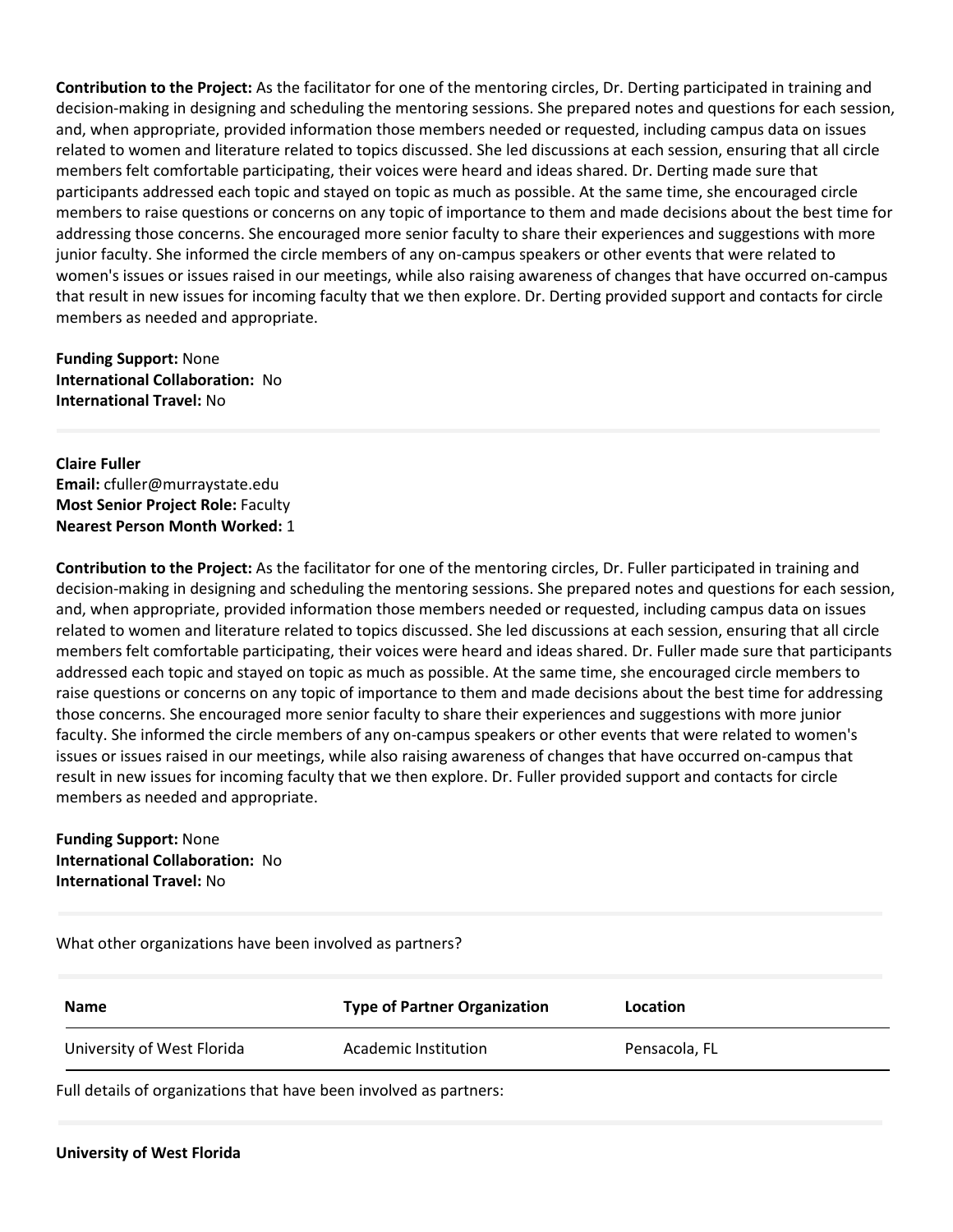### **Organization Type:** Academic Institution **Organization Location:** Pensacola, FL

#### **Partner's Contribution to the Project:**

Other: Site Visit

**More Detail on Partner and Contribution:** UWF hosted a visit by Paula Waddill and Maeve McCarthy on March 2-4, 2017. We spent March 3 in a series of meetings learning about the many aspects of their PAID award. Their experience as a regional comprehensive university with an ADVANCE award was particular1y relevant to our experience.

#### **What other collaborators or contacts have been involved?**

Susan Wiediger, SIU Edwardsville, External Evaluator

Christine Grant, North Carolina State University, Trained facilitators for mentoring circles

Joan Herbers, Ohio State University, Seminar speaker and workshop leader

Lydia Villa-Komaroff, Retired, Seminar speaker and workshop leader

Members Internal Advisory Board Call Murray State employees)

Robert Davies, President Renae Duncan, Provost Tim Todd, COB Steve Cobb, JCSET Staci Stone, CHFA Tony Brannon, HSA Cami Duffy, IDEA Kathy Farmer, Faculty Regent Joyce Gordon, HR Susana Bloomdahl, PCDI

#### Members External Advisory Board

Amy Cox, Paducah Tilghman & MSU Chemistry alumna Christine Grant, North Carolina State University Joan Herbers, Ohio State University Mary Anne Holmes, University of Nebraska Lincoln Lauren Schmidt Martin, Appriss & MSU Math/CS alumna

Administrative Assistant

Susanne D'Angelo, Mathematics & Statistics

# Impacts

**What is the impact on the development of the principal discipline(s) of the project?**

Several activities and findings during the first year of our project have made and will likely continue to make an impact on the STEM and SBES disciplines, the principal fields of our project.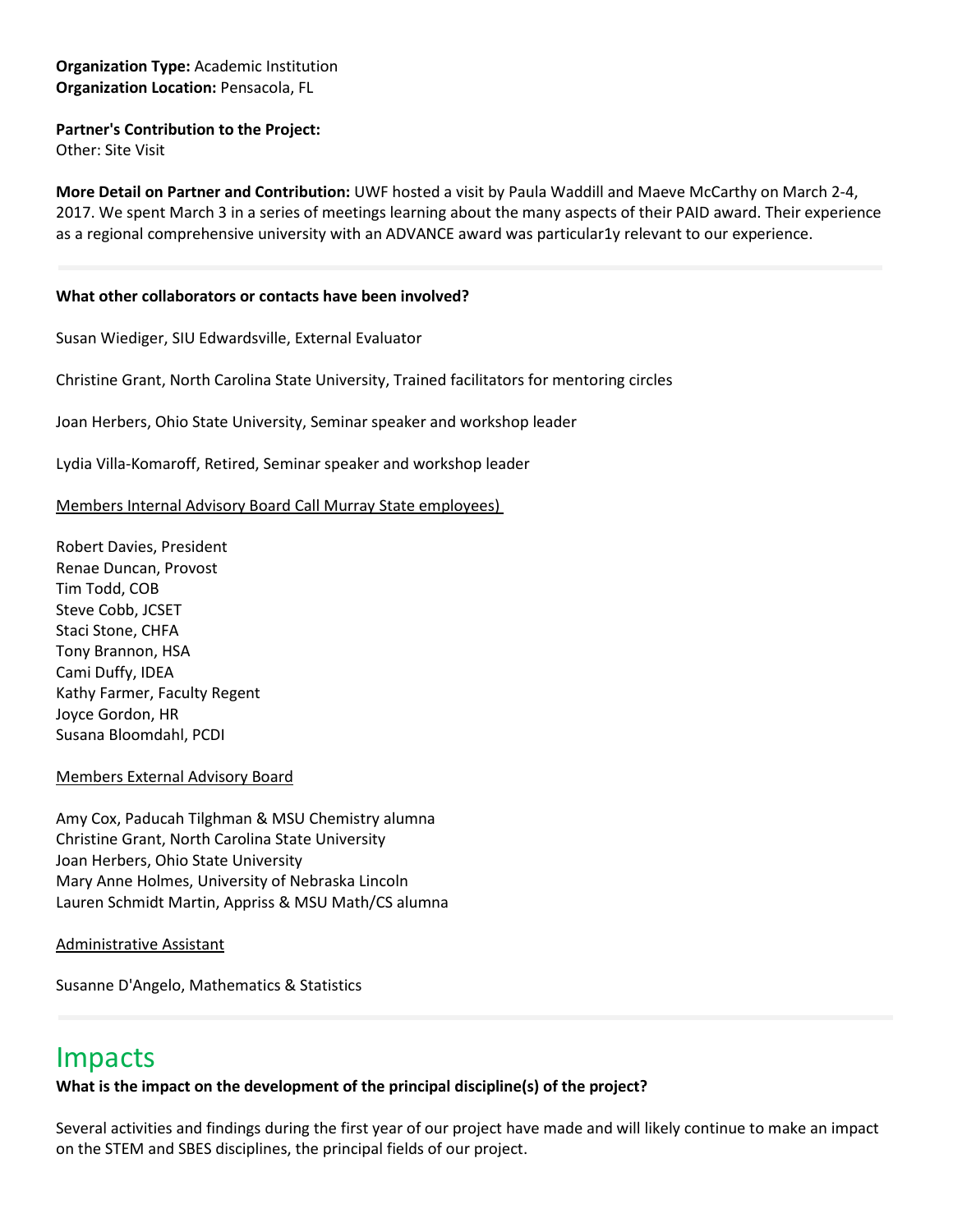- 1) Results from our institutional data collection show underrepresentation of female faculty in multiple departments, especially those in the Jones College of Science, Engineering and Technology, and in the Department of Computer Science and Information Systems. The findings have been disseminated to campus leadership via the Internal Advisory Board. The results have reinforced the awareness, informed the stakeholders, and may prompt proactive measures to hire more female faculty in STEM and SBES disciplines.
- 2) We conducted a policy review of Murray State, institutions similar to Murray State, and ADVANCE institutions, on work- life, tenure and promotion, professional and leadership development, and recruitment. The results have identified several areas where we could benefit from a new policy, new interpretation of existing policy, or information. We identified the expansion of the tenure clock, parental leave, and information for prospective employees as areas we will work on. These changes will likely impact the retention and recruitment of female faculty in STEM and SBES.
- 3) Our three Mentoring Circles have brought together about 20 STEM and SBES female faculty to discuss topics of mutual interests every two weeks. The mentoring circles have built and are likely to continue build professional collaboration and social network among the participants, a vital ingredient for success at a rural and geographically isolated institution such as Murray State University.
- 4) We have brought on campus two prominent advocates and experts of diversity in the sciences: Dr. Joan Herbers and Dr. Lydia Villa-Komaroff. They have held small group workshops and public seminars, and met with the university leadership. They have helped educate the university community on gender diversity in the sciences and implicit bias, which has increased the awareness and helped to build consensus on advancing women in the sciences.
- 5) Our team traveled to the University of West Florida (UWF) to meet with their ADVANCE team and learn from their experience. The site visit will likely impact our effort to set priorities and our strategies to institutionalize our project. Money to support research, child care and paid parental leave were high priorities for UWF. We also learned that the Faculty Development Center would be a likely venue to continue mentoring and professional development activities for female faculty. We have invited the Director of our Faculty Development Center to join our Internal Advisory Board and get involved in our project.
- 6) We are conducting our campus climate survey and will have some preliminary results soon. The survey will help us understand the contributing factors of women's underrepresentation in STEM and SBES, which will in turn drive policy change.

In sum, through our ADVANCE project, we have shown to the university leadership and community the need to recruit and retain women faculty in STEM and SBES, we have identified a few policy and procedural changes that may be implemented, we have started to build a professional community for women faculty in the sciences, and we are in the process of learning specific factors that contribute to underrepresentation and possible ways to remove the obstacles through awareness and change. The advance of women faculty in science will result in higher productivity and better quality of work by female scientists at Murray State, which will directly advance the STEM and SBES disciplines involved.

## **What is the impact on other disciplines?**

The majority of our findings and policy recommendations will likely to make an impact on other disciplines because any policy change will be campus wide. The policies that have a particular impact on women such as expansion of the tenure clock, parental leave, child care, etc., applies to all faculty. The university leadership is involved with the project as members of the Internal Advisory Board. Our project team have presented the Board with findings from several activities. The Board has identified some action items that are likely to make an impact on other disciplines, such as additional information in job ads and a webpage to distribute information about the community to prospective job seekers.

Our efforts to build a professional community of women faculty will also likely impact all women faculty on campus, because a group of STEM and SBES women who are actively involved in ADVANCE Mentoring Circles are also leaders and active participants of the Women Faculty Caucus, a group that is driving policy change for all women faculty. The overall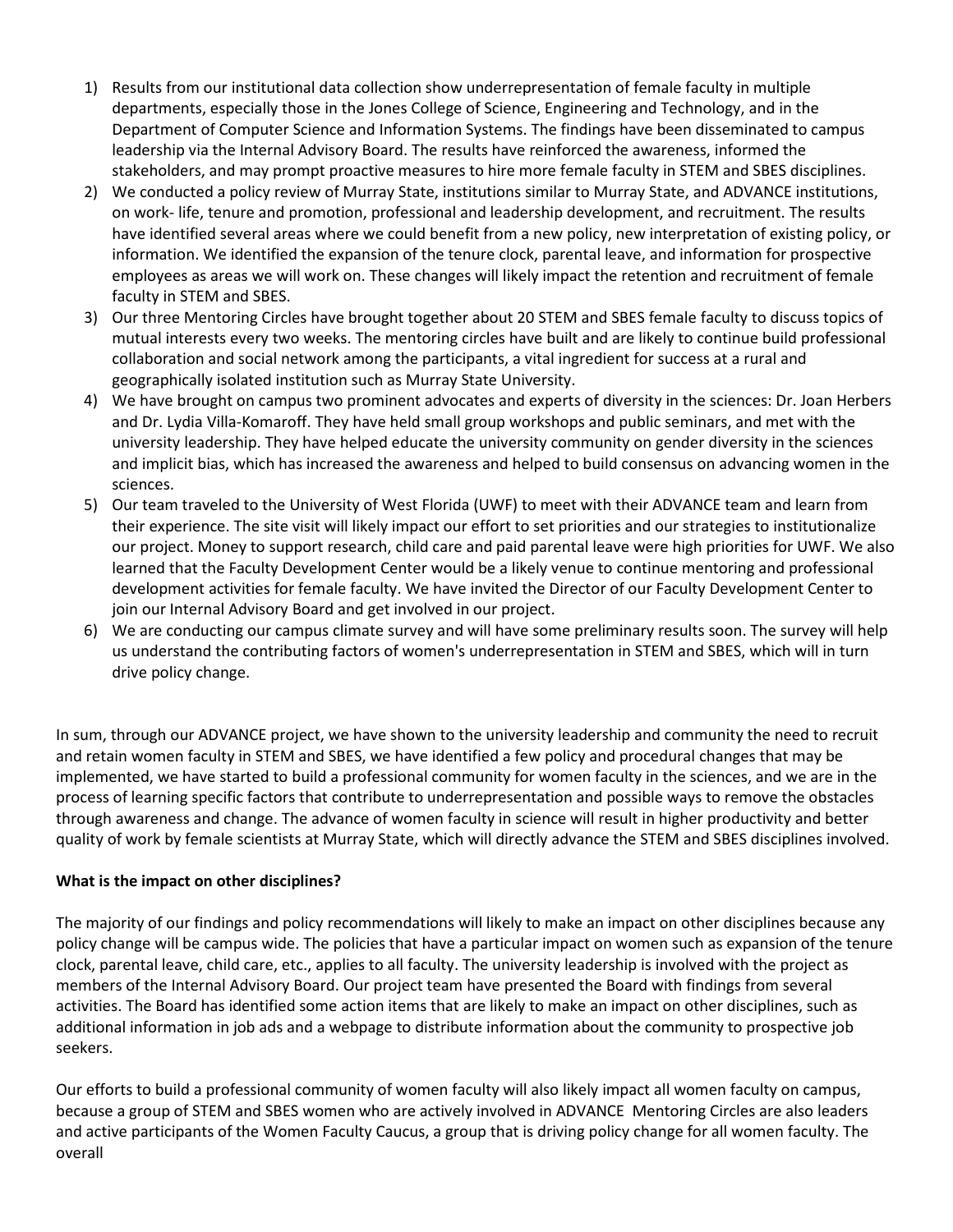improvement of campus climate expected as the result of this project will help to advance all women on campus.

Our ADVANCE seminars are open to all faculty, staff, students and community members. They have increased the visibility of

our project, enhanced the awareness of issues pertain to women's underrepresentation in the Sciences and diversity in general.

#### **What is the impact on the development of human resources?**

As the result of discussion between ADVANCE team, the Internal Advisory Board, and University Advancement, Murray State will set up a website for prospective job seekers and for retention of current faculty. The ADVANCE seminars, presentations by the team, climate survey, and Mentoring Circles all increase the awareness of the underrepresentation of women in STEM and implicit bias in hiring and performance evaluation. This will likely result in better recruitment and retention of women in STEM.

# **What is the impact on physical resources that form infrastructure?**

Nothing to report.

## **What is the impact on institutional resources that form infrastructure?** Nothing to report.

**What is the impact on information resources that form infrastructure?** Nothing to report.

## **What is the impact on technology transfer?**

Nothing to report.

## **What is the impact on society beyond science and technology?**

We anticipate the results of the climate study having an impact on the entire Murray State community. All full-time faculty, STEM and non-STEM, at all ranks, were invited to participate. More than 60% of the campus participated and we feel that this will provide valuable information about the recruitment and retention of all faculty.

# Changes/Problems

#### **Changes in approach and reason for change** Nothing to report.

**Actual or Anticipated problems or delays and actions or plans to resolve them** Nothing to report.

#### **Changes that have a significant impact on expenditures**

We used \$1000 of the funds planned for the mentoring circle facilitators to hire Dr. Christine Grant (NCSU) to train the facilitators in guiding peer-mentoring discussions.

**Significant changes in use or care of human subjects** Nothing to report.

#### **Significant changes in use or care of vertebrate animals**